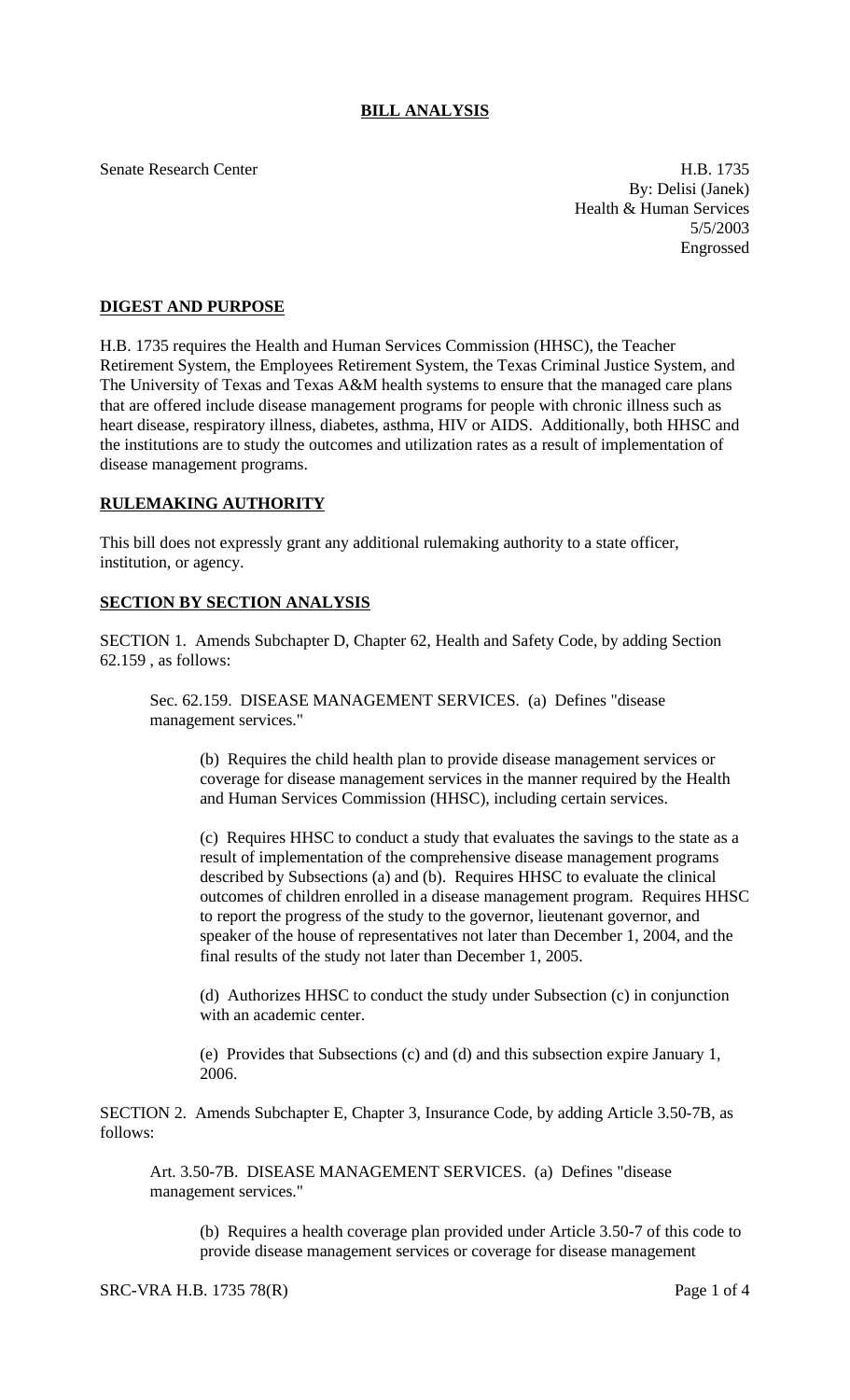services in the manner required by the Teacher Retirement System of Texas, including certain services.

(c) Requires the Teacher Retirement System of Texas to conduct a study that evaluates the savings to the state as a result of implementation of the comprehensive disease management programs described by Subsections (a) and (b). Requires HHSC to evaluate the clinical outcomes of participants enrolled in a disease management program. Requires the system to report the progress of the study to the governor, lieutenant governor, and speaker of the house of representatives not later than December 1, 2004, and the final results of the study not later than December 1, 2005.

(d) Authorizes the Teacher Retirement System of Texas to conduct the study under Subsection (c) of this article in conjunction with an academic center.

(e) Provides that Subsections (c) and (d) of this article and this subsection expire January 1, 2006.

SECTION 3. Amends Subchapter E, Chapter 1551, Insurance Code, as effective June 1, 2003, by adding Section 1551.219, as follows:

Sec. 1551.219. DISEASE MANAGEMENT SERVICES. (a) Defines "disease management services."

(b) Requires a group health benefit plan offered under the group benefits program to provide disease management services or coverage for disease management services in the manner required by the board of trustees, including certain services.

(c) Requires the board of trustees to conduct a study that evaluates the savings to the state as a result of implementation of the comprehensive disease management programs described by Subsections (a) and (b). Requires the board of trustees to evaluate the clinical outcomes of participants enrolled in a disease management program. Requires the board of trustees to report the progress of the study to the governor, lieutenant governor, and speaker of the house of representatives not later than December 1, 2004, and the final results of the study not later than December 1, 2005.

(d) Authorizes the board of trustees to conduct the study under Subsection (c) in conjunction with an academic center.

(e) Provides that Subsections (c) and (d) and this subsection expire January 1, 2006.

SECTION 4. Amends Subchapter D, Chapter 1575, Insurance Code, as effective June 1, 2003, by adding Section 1575.162, as follows:

Sec. 1575.162. DISEASE MANAGEMENT SERVICES. (a) Defines "disease management services."

(b) Requires a health benefit plan provided under this chapter to provide disease management services or coverage for disease management services in the manner required by the Teacher Retirement System of Texas, including certain services.

(c) Requires the Teacher Retirement System of Texas to conduct a study that evaluates the savings to the state as a result of implementation of the comprehensive disease management programs described by Subsections (a) and (b). Requires the Teacher Retirement System of Texas to evaluate the clinical outcomes of participants enrolled in a disease management program. Requires the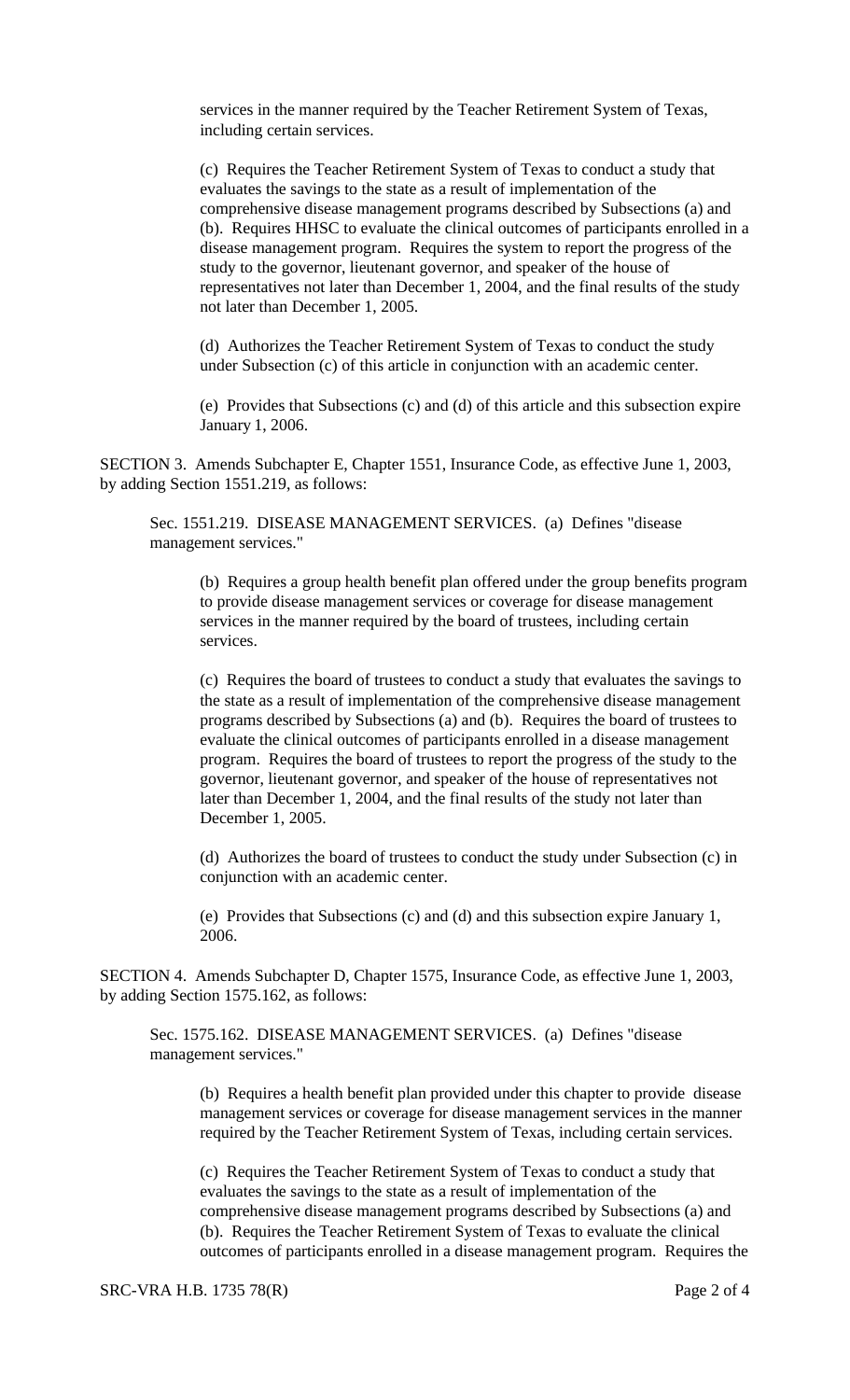Teacher Retirement System of Texas to report the progress of the study to the governor, lieutenant governor, and speaker of the house of representatives not later than December 1, 2004, and the final results of the study not later than December 1, 2005.

(d) Authorizes the Teacher Retirement System of Texas to conduct the study under Subsection (c) in conjunction with an academic center.

(e) Provides that Subsections (c) and (d) and this subsection expire January 1, 2006.

SECTION 5. Amends Subchapter C, Chapter 1601, Insurance Code, as effective June 1, 2003, by adding Section 1601.110, as follows:

Sec. 1601.110. DISEASE MANAGEMENT SERVICES. (a) Defines "disease management services."

(b) Requires a health benefit plan provided under this chapter to provide disease management services or coverage for disease management services in the manner required by the governing board of a system, including certain services.

(c) Requires the governing board of each system to conduct a study that evaluates the savings to the state as a result of implementation of comprehensive disease management programs as described by Subsections (a) and (b). Requires the governing board of a system to evaluate the clinical outcomes of participants enrolled in a disease management program. Requires the governing board of a system to report the progress of the study to the governor, lieutenant governor, and speaker of the house of representatives not later than December 1, 2004, and the final results of the study not later than December 1, 2005.

(d) Authorizes the governing board of a system to conduct the study under Subsection (c) in conjunction with an academic center.

(e) Provides that Subsections (c) and (d) and this subsection expire January 1, 2006.

SECTION 6. Amends Subchapter E, Chapter 501, Government Code, by adding Section 501.149, as follows:

Sec. 501.149. DISEASE MANAGEMENT SERVICES. (a) Defines "disease management services."

(b) Requires a managed health care plan provided under this chapter to provide disease management services in the manner required by the Correctional Managed Health Care Committee (committee), including certain services.

(c) Requires the committee to conduct a study that evaluates the savings to the state as a result of implementation of comprehensive disease management programs described by Subsections (a) and (b). Requires the committee to evaluate the clinical outcomes of participants enrolled in a disease management program. Requires the committee to report the progress of the study to the governor, lieutenant governor, and speaker of the house of representatives not later than December 1, 2004, and the final results of the study not later than December 1, 2005.

(d) Authorizes the committee to conduct the study under Subsection (c) in conjunction with an academic center.

(e) Provides that Subsections (c) and (d) and this subsection expire January 1,